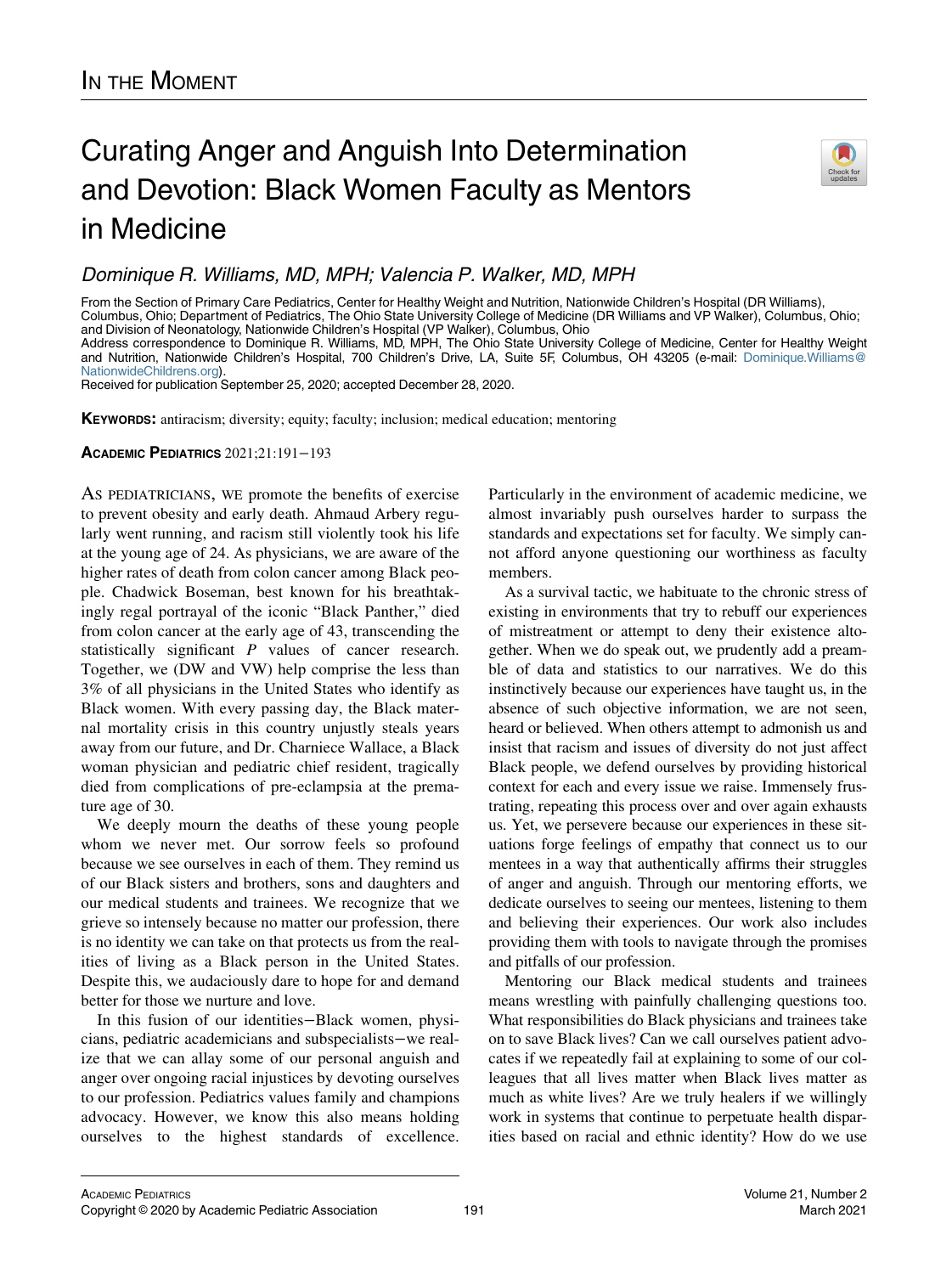the platforms of our profession to protest the state-sanctioned violence that continues to tear apart our communities and worsen our health and well-being? How do we ease the fears of our mentees and ask them to trust our health and justice systems when curfews imposed by a pandemic put their lives in jeopardy (by increasing their chances of being pulled over by law enforcement officials)?

Walter Scott died while running away from the police after five bullets punctured his body, including the fatal shot that traveled through his back to his heart. Some said that he just needed to comply with the police officer's orders. Well, how do we explain Philando Castile dying after trying to comply with the police officer who then fired 5 of 7 bullets directly into his chest? Police officers killed Breonna Taylor after six of the 32 shots they fired riddled her body with bullets. Some said that she needed to make better decisions with her life. Yet, Atatiana Jefferson, who aspired to be a doctor and served as caregiver to her mother, was fatally shot by a police officer. It happened inside her home while she stayed up late to play video games with her nephew.

How many times do we hear the argument that Black people just need to obey the law? While bird watching in the Ramble area of Central Park, Christian Cooper obeyed the law. As she walked her unleashed dog in the same area, Amy Cooper (no relation) did not. Nevertheless, when Christian asked Amy to follow the clearly posted rules, she boldly threatened to lie and intentionally weaponize the New York police department against him.

There are no easy answers to any of these questions, so we return to our mantra: "...audaciously dare to hope for and demand better for those we nurture and love." As a mother (DW) and a sister (VW) to young Black men, we both struggle to hide the worry that saps our souls each time our men walk out the door. Love and concern drive us to remind them to always carry a state identification card − even if only walking down a street in our own neighborhoods. Why do we still behave this way when our mantra dictates otherwise?

We know that neither their aspirations nor their obedience can protect them. No educational training or discipline can ease our worry as we grapple with the reality that 1:1000 Black men die at the hands of law enforcement. As pediatricians, we cannot help but remember that this 1:1000 level of contagion matches the infectivity rate of measles. Unfortunately, no matter how hard we try to eradicate these preventable tragedies from our country, we can offer no vaccine to protect our beloved Black men from the harms of structural violence.

Instead, we find solace in how our Black men love us. They studiously watch and listen as we attempt to reconcile our roles as wife, mother, sister, aunt, friend, physician, teacher, and mentor. They know us and recognize the strain in our voices as we struggle to find the words and actions that can comfort the tears pouring out in response to another round of unthinkable depravity. One of us (DW) opens her home to students and trainees in need of respite and reassurance. The other (VW) forgoes sleep to answer the text messages, phone calls, and ZOOM chats across time zones that often last well into the wee hours of the morning. Then, we each start our days over again and continue pouring out inspiration and compassion to young Black medical students and physicians. We do these things in hopes of drowning out our own disquieted feelings of doubt and exhaustion. Through it all, we believe that the beloved Black men in our lives recognize the significance of us faithfully serving as mentors.

The cumulative toll of Black people dying, however, never leaves us. It stays with our mentees too. We continue to spend our time comforting our mentees and encouraging them to bend without breaking from the pain. We teach them to push through so they can study and learn through the pain. We remind them of the prime directive: To graduate. To finish. To continue. We insist that they can do more for their communities and speak from a greater place of authority once they graduate.

In our quiet moments, we marvel at their energy and resilience. Their tenacity leaves us in awe. Their sense of urgency inspires us to keep caring for patients and completing scholarly activities while shouldering so much emotional and mental pain. We shift and readjust the burden so we can commit our remaining time towards cajoling our colleagues into actionable allyship that does not exacerbate our pain. For although we know that "the master's tools will never dismantle the master's house," we still use those tools to build necessary bridges and help our mentees navigate through the ivory towers of academia.

At times, the lack of true solutions and sense of inadequacy stir up feelings of anger and frustration for us. As Black women physicians, how do we safely express our truth and sidestep the trap of reinforcing the "Angry Black Woman" stereotype? How do we avoid triggering the all too common reactions of our colleagues "feeling threatened" by our heartfelt, passionate expressions? What will it take for them to step back and consider how our experiences as Black faculty often differ so greatly from their own, and then respond to us with empathy and compassion? In reality, these questions rarely, if ever, yield answers. Instead, we press on and focus our energy on creating a safe space for our mentees. We fastidiously protect their confidence and allow them to express the full range of their emotions in response to their experiences with mistreatment. We attentively listen as they voice their anger and their angst at being labeled as a disparaging stereotype.

We do perseverate over how much to share versus how much to guard the brave spaces we participate in with our mentees. After repeatedly receiving rejections of our perspectives and experiences, we cautiously and skeptically approach any request to say how we really feel. As a more acceptable alternative, we construct research studies and build programs that establish scholarly credibility for our diversity, equity, inclusion, and belonging activities. We take on quality improvement projects that try to decrease racial disparities and improve clinical experiences for our patients. Too often, we over-volunteer to help these causes, only to under-support the advancement of our own academic careers. No other choices make sense. The intensity of this crisis looms larger than most people can